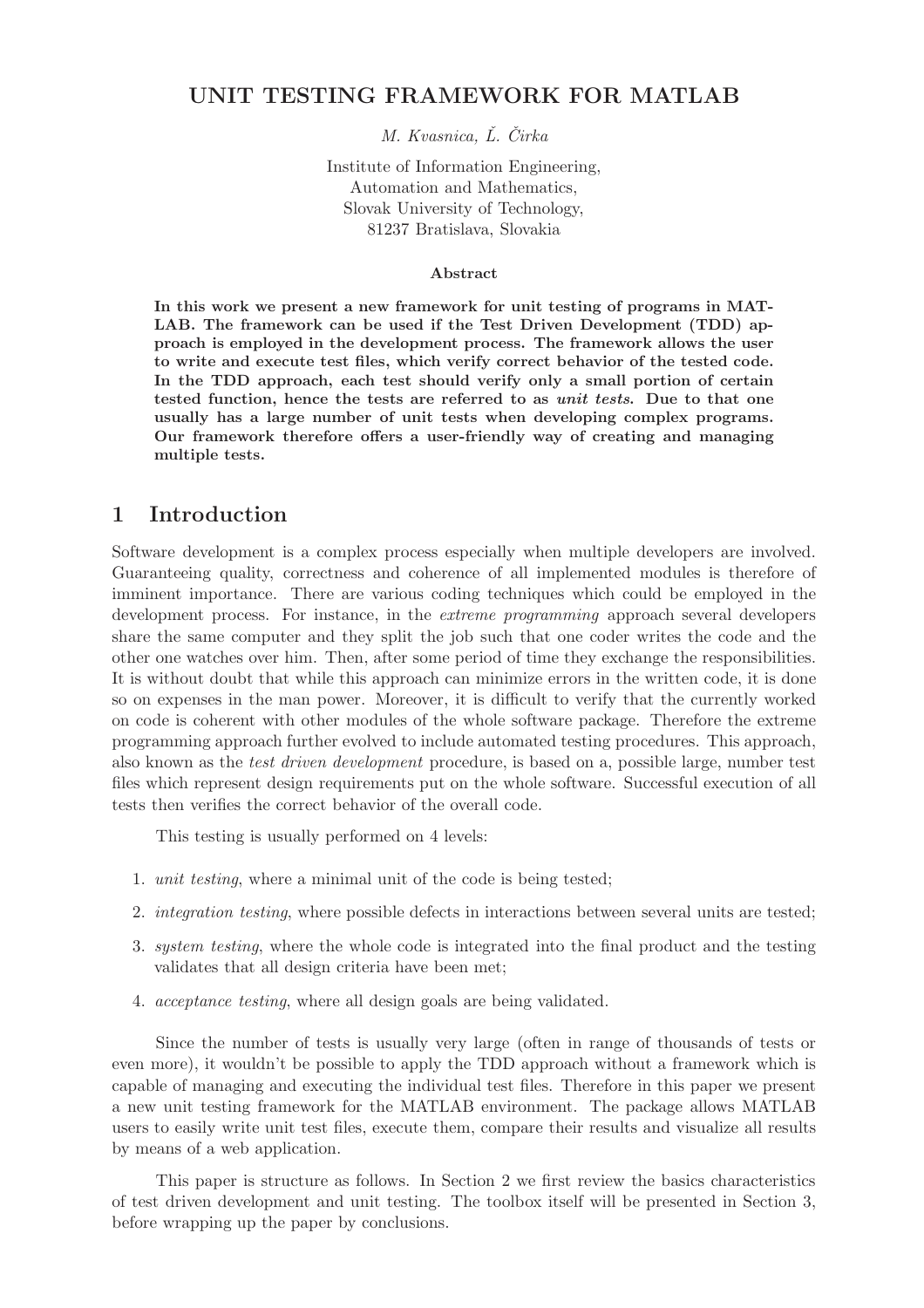# 2 Test Driven Development and Unit Testing

In the Test Driven Development (TDD) approach the code is created in a way such that firstly test code which validates certain design goals. The code itself is only written afterwards. The TDD approach therefore gives a rapid feedback whether the code fulfills specified design criteria. The main idea of TDD is the definition of the structure of a simple test language, which is transformed to a source code and subsequently compiled. The test itself is therefore the most important part of this approach.

The cycle of the test driven development framework can be described as follows:

- Creation of a test. Each design requirement has to be represented by one or more test files. The developer creating a respective test must be provided with clear design requirements.
- Running of the created test with subsequent check of the test results. This checks the correctness of the tested code if the test ran without errors.
- Modification of the code. If the test failed during its execution, the corresponding tested code has to be changed to make the test pass. During this phase only minimal changes to the code should be made.
- Code refactoring. The code can be further improved either in terms of functionality or performance-wise. Existing tests guarantee that no regression bugs are introduced during the process of refactoring.

If one wants to apply the TDD approach to software design, two basic rules should always be respected:

- 1. Newer add new functionality until existing tests all pass;
- 2. Individual tests should cover as many lines of the tested code as possible, i.e. the code coverage should be maximized.

Unit testing concerns with detailed testing of a relatively small piece of code. This fine granularity is very useful in creation of complex programs where individual functions are difficult to validate in real operation. Under unit testing we understand tools and methodology which serve to validate the correct functionality of the tested code. The testing process consists of three phases:

- 1. Creation of the test plan
	- state main ideas and plans
	- select the properties which should be tested
	- filter plans and ideas
- 2. Creation of the set of tests
	- propose a set of tests
	- filter out the tests
- 3. Examination of the test results in terms of
	- correctness (test passed, test failed)
	- performance, i.e. runtime of each test

In the next section we describe a MATLAB toolbox which implements the TDD approach in spirit of the above mentioned description.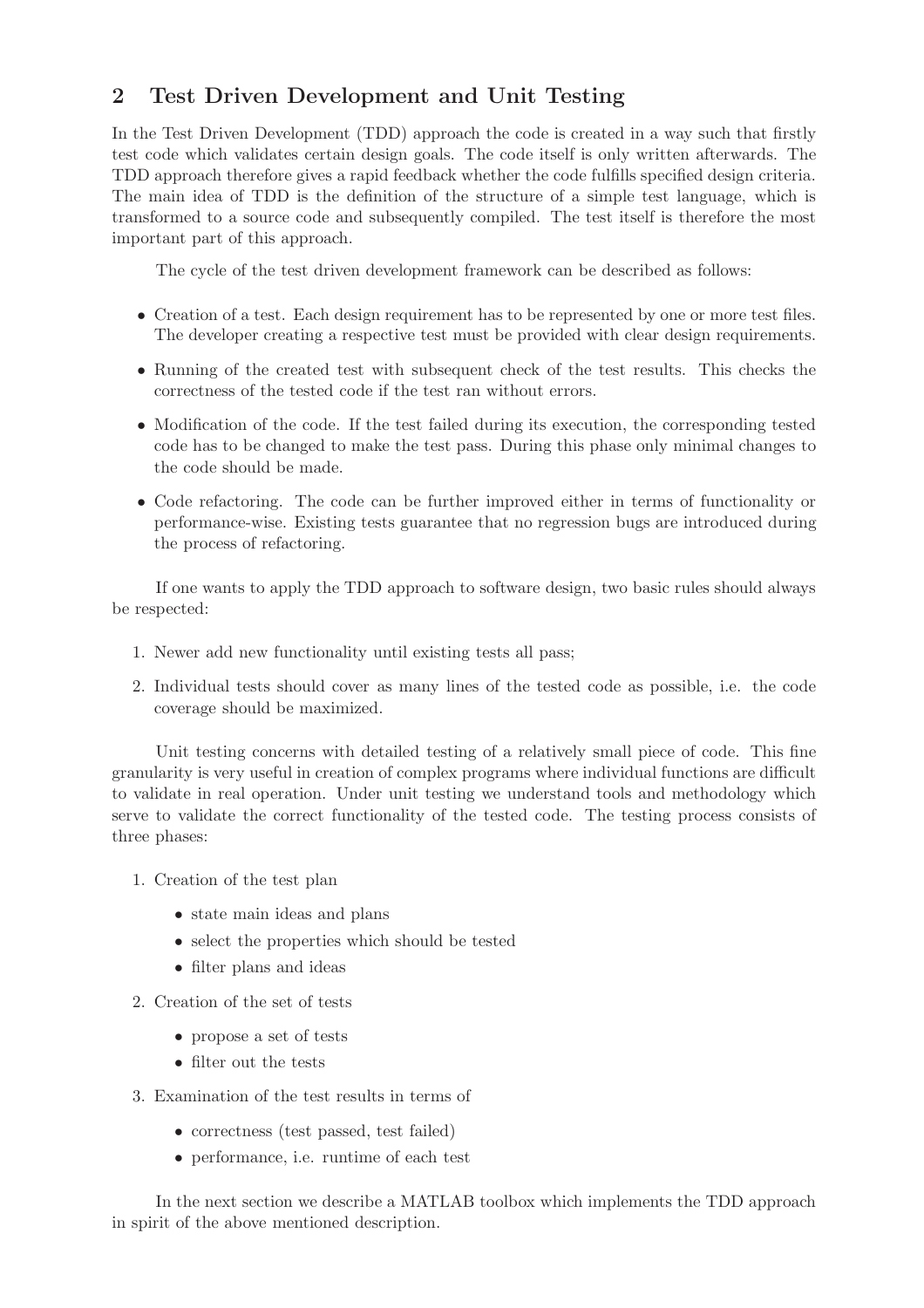## 3 Toolbox for unit testing

As already pointed out in the introduction, the toolbox allows users to write unit tests, execute them in an automated fashion, collect test results, compare them against expected results and visualize the total test run. In order to write suitable unit tests, the toolbox provides several functions which trigger an error message when the result of a tested function doesn't meet requirements. To illustrate this behavior, let's consider the following sample unit test, which validates the correctness of the implementation of a sin function:

```
1. function test_sin1
2.
3. a = sin(pi)4. asserttolequal(a, 0)
5.
6. a = \sin(\pi i/2)7. asserttrue(a == 1)
```
Every such unit test starts with a function preamble, followed by the test name (in this case test sin1). Then, on line 3 the tested function is executed for the selected value of the input argument pi. Subsequently, the actual outcome of the function is compared against the expected value by means of the asserttolequal function. This function, as its name already hints, expects that the first argument **a** is tolerance-equal to the second argument. In other words, the function will stop the execution if a differs from zero by more than a tolerance. By default, the tolerance is set to 1 · 10−<sup>8</sup> . Another possibility is represented by the asserttrue function. This function will pass through if its argument is true. In other words, if the condition a==1 is not fulfilled, the asserttrue function will stop the execution of the test with an error message.

Usually, a complex software package is tested by means of a high number of tests. These individual test files are best to be divided into subdirectories, following the directory structure of the developed software package. Once such an organization of unit tests is available, the toolbox allows to execute all tests in a respective directory by using the following command:

#### $D = \text{testdrive}(')/\text{path/to/directory}/')$

Once such a command is executed, the toolbox first searches for all tests contained in the specified path. All subdirectories located in the root folder are searched recursively. Once all test files are located, the toolbox executes them automatically. The test can either pass, or fail. A test can fail due to several reasons. Either its run was aborted by one of the assert functions, which indicates a misbehavior of the tested function; or the tested function alone failed due to an error in its implementation. The latter case is even more serious, as it can indicate, for instance, a typo in the code, or an unhandled exception.

If a given test passes, the toolbox provides another measure to verify the correctness. Specifically, it can compare the outputs the function has printed to the screen versus expected outcomes stored in a text file. The expected outcomes have to be stored in a file with the .out extension, whereas the file has to have the same name as the test itself. For illustration, consider the following unit test:

```
1. function test_roots1
2.
3. roots([1 2 3])
```
Once such a test is executed and the function roots is implemented correctly, it should print the following lines of the screen: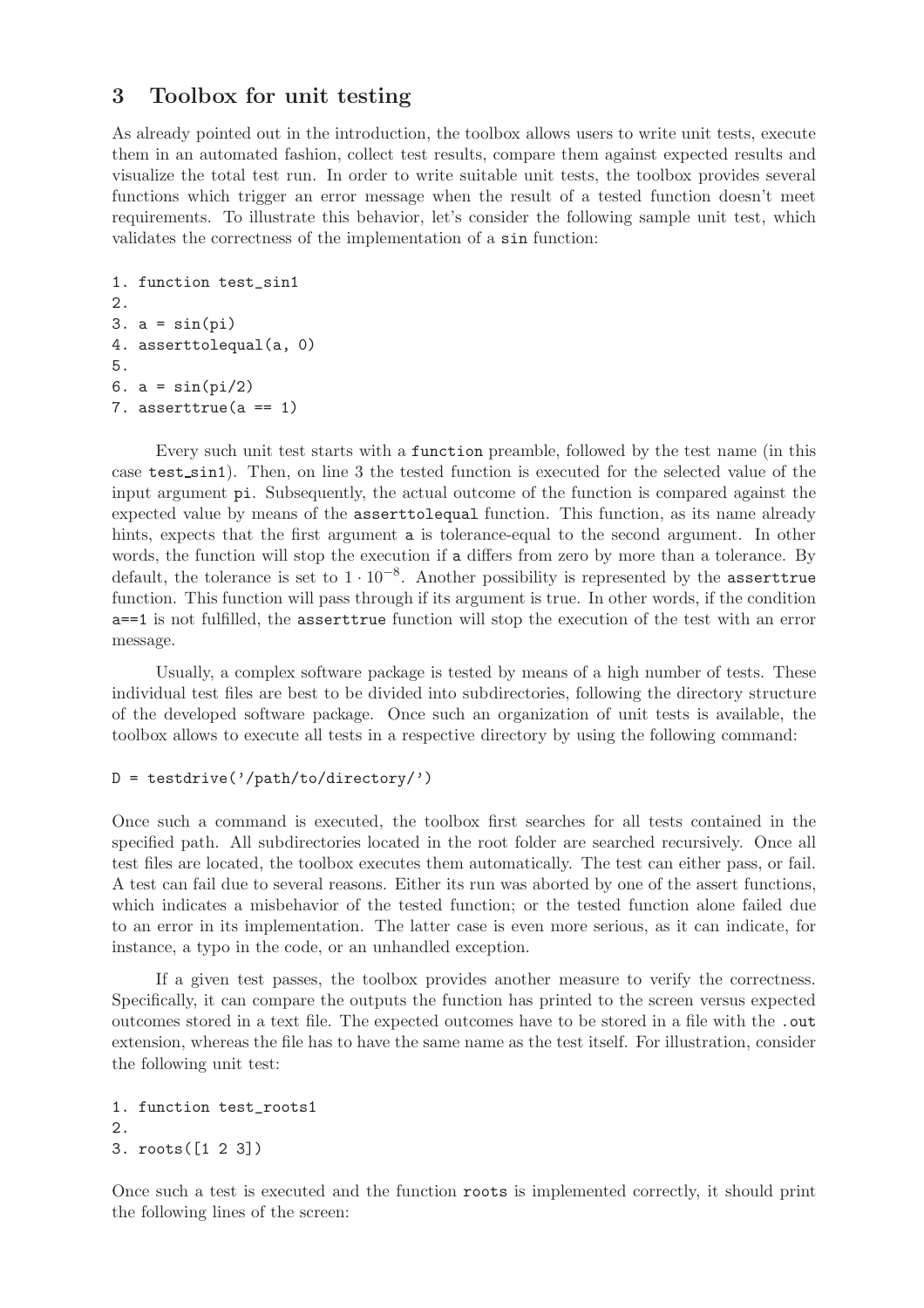```
-1.0000 + 1.4142i
-1.0000 - 1.4142i
```
The user can then create the file test\_roots1.out and put an expected output there, for instance:

answer =

ans =

 $-1.0000 + 1.4142i$  $-1.0000 - 1.4142i$ 

Notice that in this case the two outcomes differ only in the name of the output variable (ans vs. answer). In this case the toolbox will denote the test as wrong, because it has passed without any MATLAB errors, but its outcome doesn't correlate to the expected outcome.

When the  $D = \text{testdrive}(...)$  command is executed, it runs the tests found in respective directories. For instance:

```
Looking into "testy/"... found 6 test(s)
Running testy/test1
Running testy/test2
Running testy/test3
Running testy/test4
Error using ==> test4 at 4
user error
Running testy/test5
Error using ==> test5 at 5
output is wrong
Running testy/test6
```
Here we see how the toolbox searched the testy directory and found 6 tests in total there. Subsequently all these six tests have been executed. As can be seen, all tests passed successfully, except of tests no. 4 and 5, which have been aborted by an error. The overall test run is then characterized by means of the build object D:

RESULTS:

OK testy/test1 OK testy/test2 SKP testy/test3 ERR testy/test4 EXF testy/test5 WRO testy/test6

As the printout says, tests no. 1 and 2 finished with the OK status, which means that the tests didn't generate any errors. Test no. 3, on the other hand, was skipped on user's behalf. Test no. 4 ended up with an error, while test no. 5 also failed, but this time the failure was expected (the result code EXF stands for expected failure). Finally, test no. 6 didn't produce any errors, but its actual output to the screen was different from the expected output stored in the respective .out file.

When the whole series of tests is executed, following the TDD approach it is necessary to fix the functions, whose tests have failed. Once the code is fixed, the tests have to be re-run. In